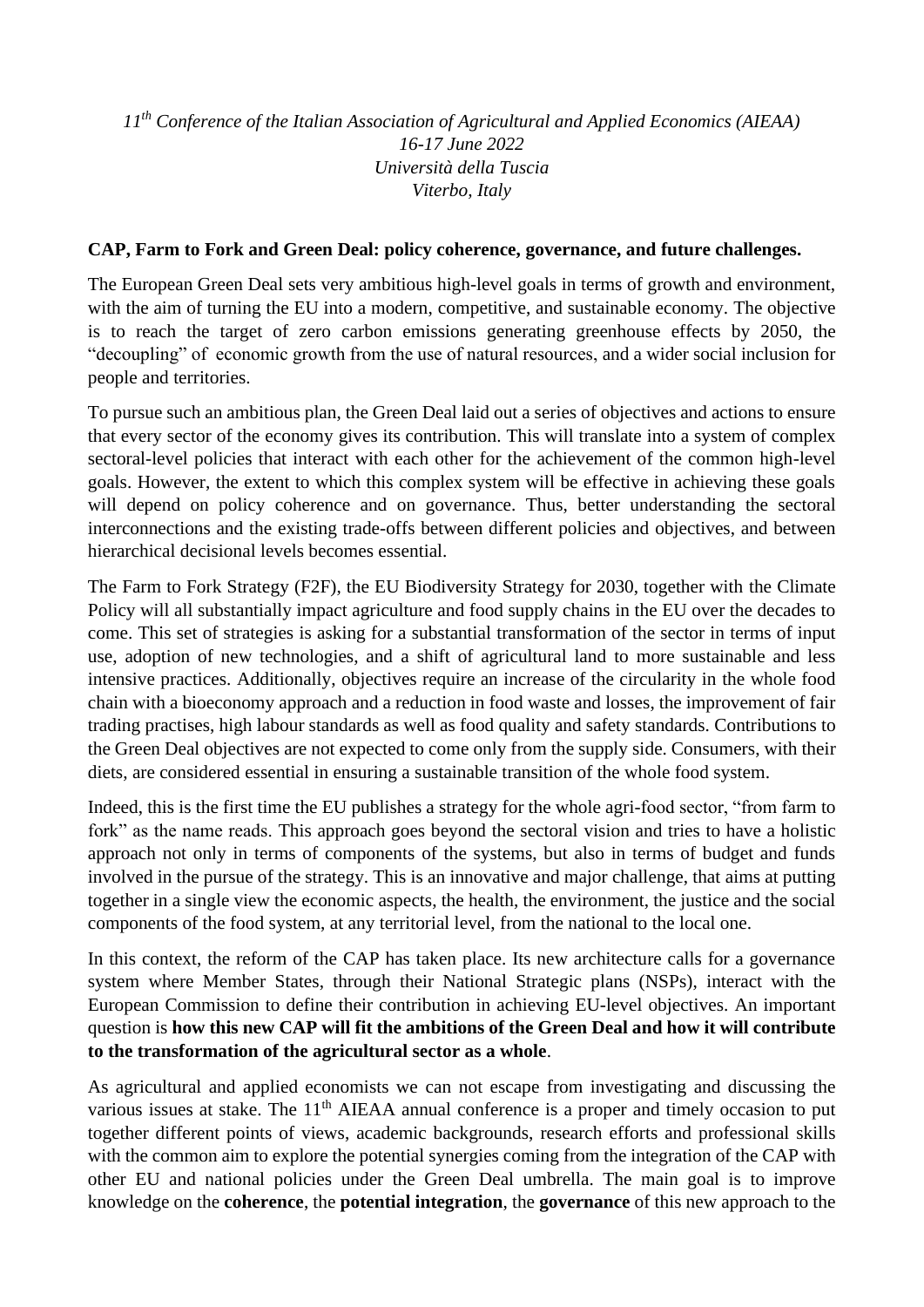agri-food system, the **impact** on the national and local systems and the look at future **challenges** opening-up from the new holistic approach to common problems.

AIEAA has invited four well known scholars to discuss the main topics above. Submission on contributions around these issues are welcome; however, submission on other agricultural and applied economics topics are also encouraged.

### **Submissions**

Contribution proposals should be submitted in English through the conference management platform, Conftool, available from the conference page on the AIEAA website (www.aieaa.org). There are three types of contributions: contributed papers, organized sessions, and posters. The proposed contributions can address any relevant issue within the field of agricultural and applied economics and policies.

### *Contributed papers*

Participants intending to present a contributed paper are requested to submit an extended abstract (minimum 1,500 words; maximum 2,000 words) before **January 31**, **2022**. Abstracts should include:

- a. Introduction to the topic and objectives of the paper
- b. Description of data and research methodology
- c. Discussion of the expected theoretical and/or empirical results
- d. Main conclusions and emphasis on the paper's potential for generating discussion during the conference
- e. A list of few essential references.

All submitted abstracts will be subject to a blind peer review process. Authors will be notified of paper acceptance by **March 15**, **2022**.

# **The Programme Commette encourages submission of the final version of accepted contributions by May 15, 2022.**

Upon Authors' authorization, the final version of the abstract/paper will be made available on the conference website while full papers, only upon specific authorization, will be uploaded on *AgEcon Search*.

A selection of accepted papers will be considered for publication in a special issue of *Bio-based and Applied Economics* after going through the journals' standard review process.

### *Organized sessions*

Participants are invited to propose organized sessions primarily, but not exclusively, on topics relevant to the conference themes. Proposals (max 2,000 words) should include the name of the organizer, the session title, the name of contributors, and the title and abstract of each paper. It is suggested that proposed sessions include no more than four papers. Proposals should be submitted by **January 31**, **2022**. Organized session proposals will be subject to a peer review process. Authors will be notified of acceptance by **March 15**, **2022**.

### *Posters*

AIEAA welcomes the submission of posters. Accepted posters will be presented and discussed in dedicated sessions. Participants should submit an abstract (max 500 words) by **January 31**, **2022**. Poster proposals will be subject to a blind peer review process. Authors will be notified of poster acceptance by **March 15**, **2022**.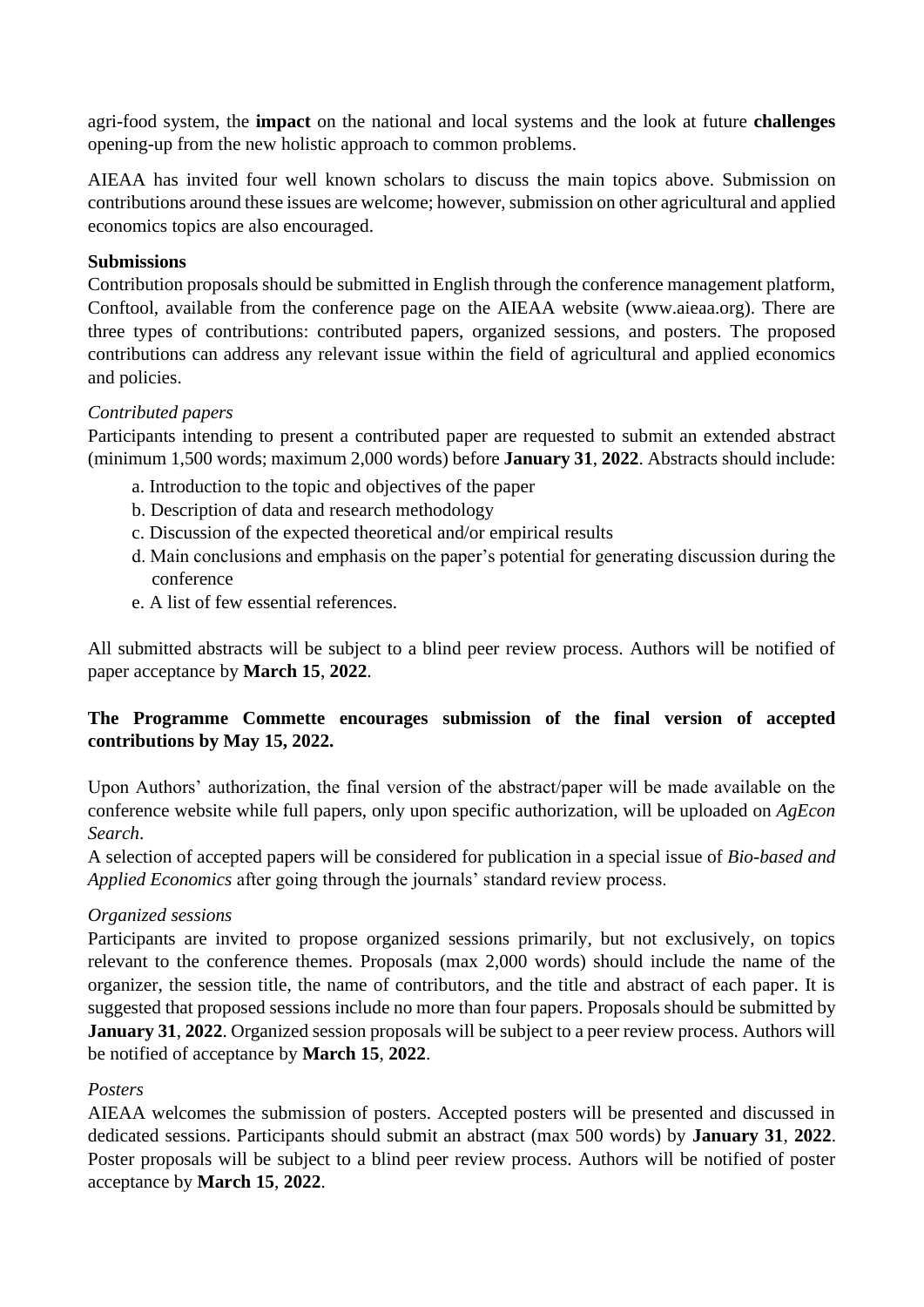# **Presenting author's registration**

Authors presenting papers, posters, or organized sessions must register for the conference before **May 27**, **2022** (failing that, the paper/session/poster will be withdrawn from the conference program).

## **Ornella Maietta Best paper award**

The best paper award 2022 entitled to Ornella Wanda Maietta will be selected among papers accepted for presentation at the AIEAA 2022 conference. The award will be conferred to the author of the paper selected by the Program Committee (PC) as the best paper based on criteria which consider both the paper quality (i.e. relevance, originality and innovation assessed by the PC), and the oral presentation quality (feedback given by members of the PC at the conference venue).

Papers are eligible when:

- The first author and presenter must be under 40 years old when submitting the paper and be member of AIEAA;
- The first author and presenter must indicate the intention to compete for the award in the submission phase;
- In case of co-authors, the first author must indicate the individual contribution of each author to the paper;
- Each applicant can submit only one paper;
- If members of the PC are listed as coauthors, they will be excluded from the selection process for the best paper award.
- In order to enable a final ranking in a timely manner, the **full paper** must be uploaded by **May 15, 2022.**

### **Important deadlines**

Abstract submission by authors: **January 31, 2022** Notification of acceptance to authors: **March 15, 2022** Authors' registration deadline: **May 27, 2022** Full paper/poster submission: **May 15, 2022**

### **Keynote speakers**

Gianluca Brunori (University of Pisa) Peter Feindt (Humboldt-Universität – Berlin) Silvia Coderoni (Università Cattolica del sacro Cuore, Piacenza) Sophie Thoyer (UMR CEE-M Centre d'économie de l'Environnement de Montpellier)

### **Conference Schedule**

The pre-conference will be held on June 16, 2022 in the morning. The 11<sup>th</sup> AIEAA Conference will start at 14.00 on Thursday, June 16, 2022 and will end by 17.00 on Friday June 17, 2022.

### **Program Committee**

- Annaliza Zezza (CREA Centro di ricerca Politiche e Bioeconomia, Italy) Chair
- Raffaele Cortignani (Università della Tuscia)
- Fabio Bartolini (Università di Ferrara)
- Edoardo Baldoni (Joint Research Centre of the European Commission)
- Nadia Cuffaro (Università di Cassino)